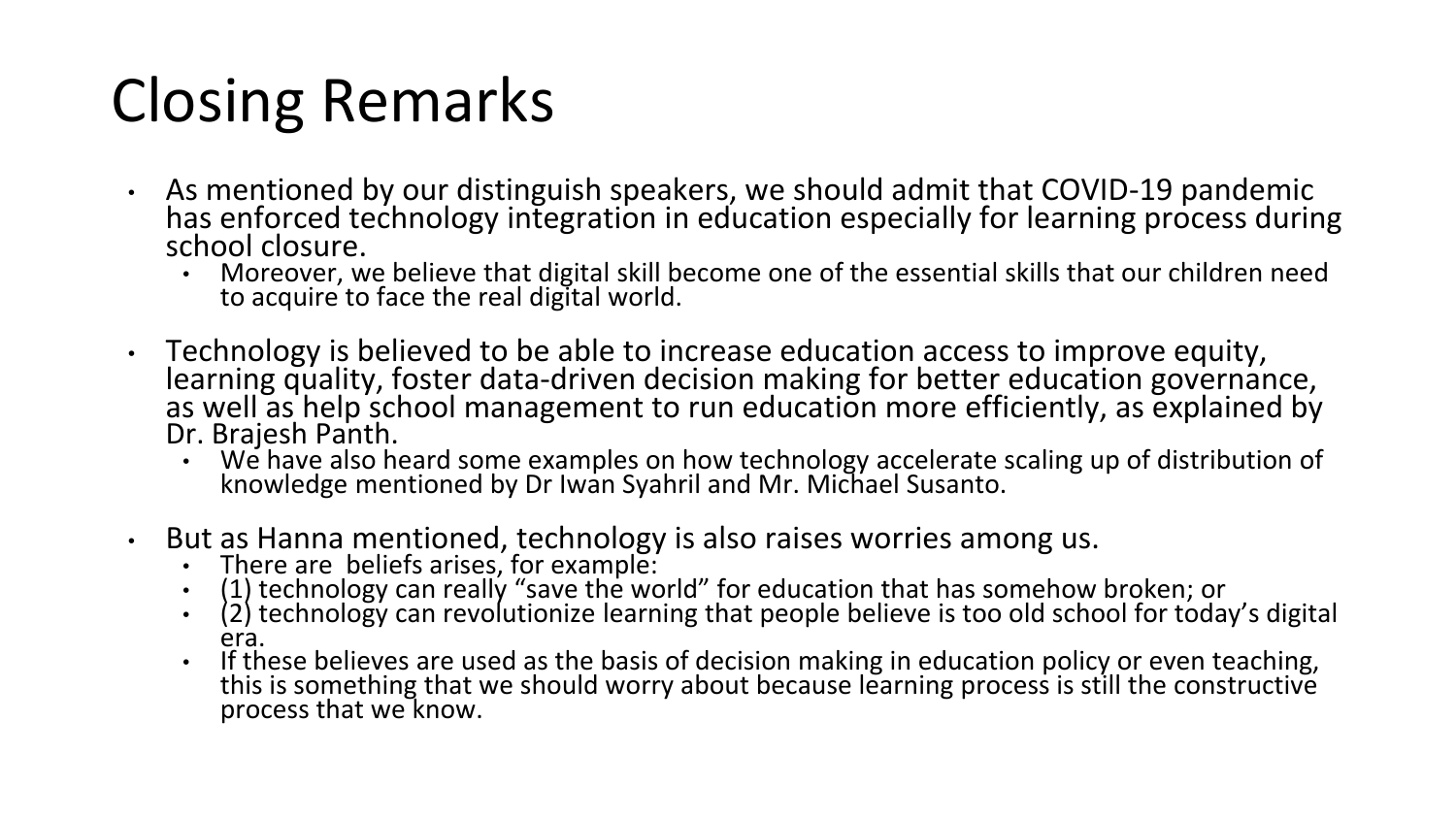## Closing Remarks (con'd)

Throughout the event, we have discussed ways to supports education actors to utilize technology optimally:

- 1. We should focus on teaching quality, pedagogy-wise, before inserting technology
- 2. Mindset on putting students growth as their priority should be internalised by teachers so they will realise that technology is just an aid. It is not enough to replace the human role.
- 3. Sense of ownership and autonomy among teachers throughout this transformation process is important, so that they can understand the value and function of technology for learning
- 4. Digitalisation can make personalised learning or other supports cater to students needs more affordable.
- 5. However, We need research and evidence on how integration of technology can be done, so that it can be used optimally instead of replacing the human role in education. In a simple word, how to implement high-touch high-tech integration mechanism.
- 6. We also need to research and learn on how to do these initiatives at scale. Especially, looking at how many Ed-tech initiatives has failed to serve its purpose.